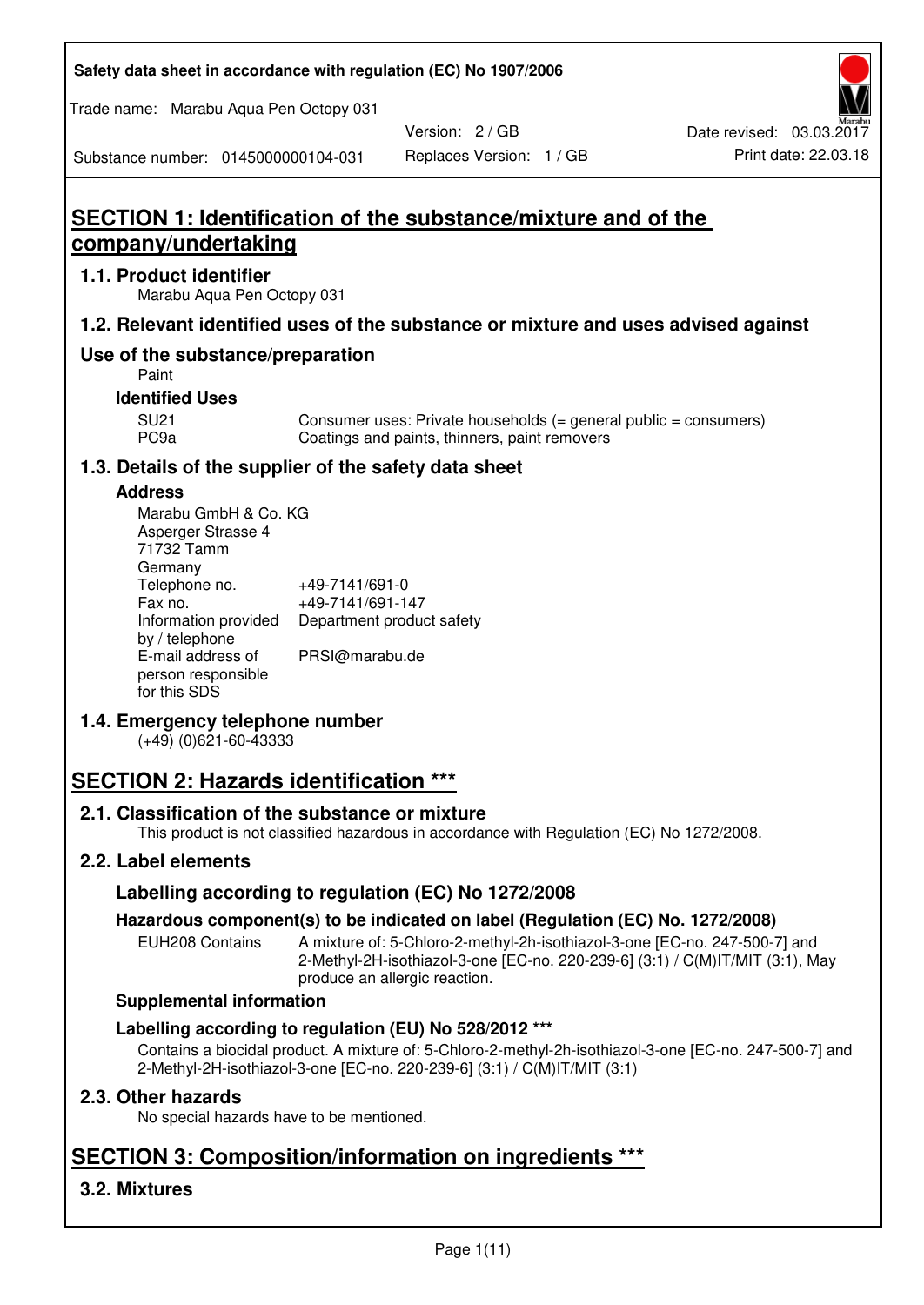| Safety data sheet in accordance with regulation (EC) No 1907/2006                                                                                                 |                                                                                                                       |                              |                                                      |                                                                  |      |                                                  |
|-------------------------------------------------------------------------------------------------------------------------------------------------------------------|-----------------------------------------------------------------------------------------------------------------------|------------------------------|------------------------------------------------------|------------------------------------------------------------------|------|--------------------------------------------------|
| Trade name: Marabu Aqua Pen Octopy 031                                                                                                                            |                                                                                                                       |                              |                                                      |                                                                  |      |                                                  |
|                                                                                                                                                                   |                                                                                                                       | Version: 2/GB                |                                                      |                                                                  |      | Date revised: 03.03.2017<br>Print date: 22.03.18 |
| Substance number: 0145000000104-031                                                                                                                               |                                                                                                                       |                              |                                                      | Replaces Version: 1 / GB                                         |      |                                                  |
| <b>Chemical characterization</b><br>Paint based on water                                                                                                          |                                                                                                                       |                              |                                                      |                                                                  |      |                                                  |
| <b>Hazardous ingredients</b>                                                                                                                                      |                                                                                                                       |                              |                                                      |                                                                  |      |                                                  |
| <b>Ethanediol</b><br>CAS No.<br>EINECS no.<br>Registration no.<br>Concentration                                                                                   | $107 - 21 - 1$<br>203-473-3<br>01-2119456816-28<br>$>=$                                                               | 1                            | $\lt$ $\sim$                                         | 10                                                               | $\%$ |                                                  |
| Classification (Regulation (EC) No. 1272/2008)                                                                                                                    | Acute Tox. 4<br>STOT RE 2                                                                                             |                              | H302<br>H373                                         |                                                                  |      |                                                  |
| <b>Bronopol (INN)</b><br>CAS No.<br>EINECS no.<br>Concentration                                                                                                   | $52 - 51 - 7$<br>200-143-0<br>$>=$                                                                                    | 0,01                         | $\lt$ $\sim$                                         | 0,1                                                              | $\%$ |                                                  |
| Classification (Regulation (EC) No. 1272/2008)                                                                                                                    |                                                                                                                       |                              |                                                      |                                                                  |      |                                                  |
|                                                                                                                                                                   | Eye Dam. 1<br>Skin Irrit. 2<br>STOT SE3<br>Acute Tox. 4<br>Acute Tox. 4<br>Aquatic Acute 1<br>Aquatic Chronic 1       |                              | H318<br>H315<br>H335<br>H302<br>H312<br>H400<br>H410 |                                                                  |      |                                                  |
| Concentration limits (Regulation (EC) No. 1272/2008)                                                                                                              | Aquatic Acute 1<br>Aquatic Chronic $H410$ M = 1                                                                       | H400                         | $M = 10$                                             |                                                                  |      |                                                  |
| A mixture of: 5-Chloro-2-methyl-2h-isothiazol-3-one [EC-no. 247-500-7] and<br>2-Methyl-2H-isothiazol-3-one [EC-no. 220-239-6] (3:1) / C(M)IT/MIT (3:1)<br>CAS No. | 55965-84-9                                                                                                            |                              |                                                      |                                                                  |      |                                                  |
| Concentration                                                                                                                                                     |                                                                                                                       |                              | $\,<\,$                                              | 0,0015                                                           | $\%$ |                                                  |
| Classification (Regulation (EC) No. 1272/2008)                                                                                                                    | Acute Tox. 3<br>Aquatic Chronic 1<br>Aquatic Acute 1<br>Skin Sens. 1<br>Skin Corr. 1B<br>Acute Tox. 3<br>Acute Tox. 3 |                              | H331<br>H410<br>H400<br>H317<br>H314<br>H311<br>H301 |                                                                  |      |                                                  |
| Concentration limits (Regulation (EC) No. 1272/2008)                                                                                                              |                                                                                                                       |                              |                                                      |                                                                  |      |                                                  |
|                                                                                                                                                                   | Skin Corr. 1B<br>Eye Irrit. 2<br>Skin Irrit. 2<br>Skin Sens. 1                                                        | H314<br>H319<br>H315<br>H317 | $>= 0,6$                                             | $\epsilon = 0.06 < 0.6$<br>$\epsilon = 0.06 < 0.6$<br>$= 0,0015$ |      |                                                  |
| <b>Further ingredients ***</b>                                                                                                                                    |                                                                                                                       |                              |                                                      |                                                                  |      |                                                  |
| Glycerol<br>CAS No.<br>EINECS no.<br>Concentration                                                                                                                | $56 - 81 - 5$<br>200-289-5<br>$>=$                                                                                    | 10 <sup>°</sup>              | $\,<\,$                                              | 25                                                               | $\%$ | $[3]$                                            |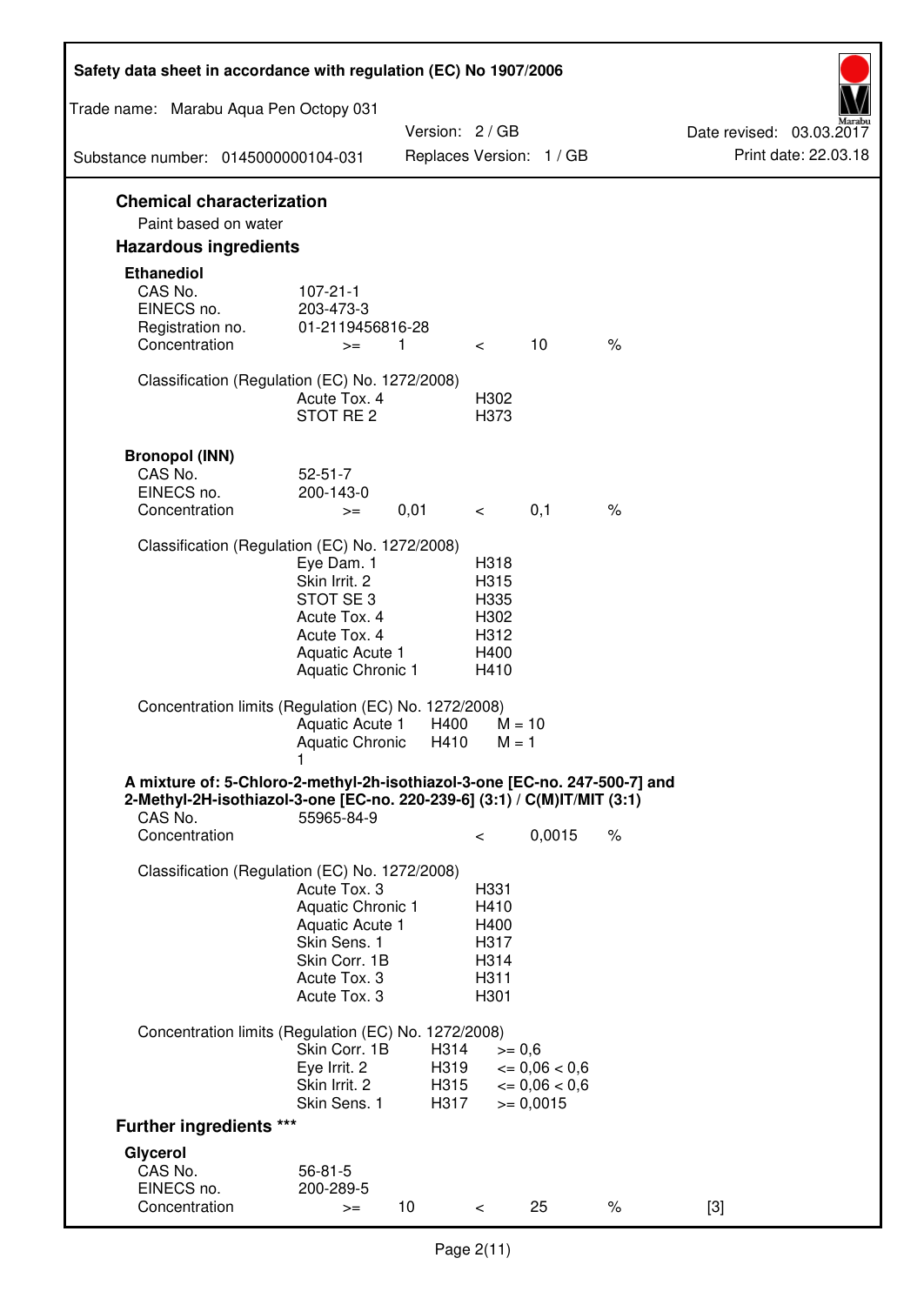| Safety data sheet in accordance with regulation (EC) No 1907/2006                                                                                                                  |                          |                          |
|------------------------------------------------------------------------------------------------------------------------------------------------------------------------------------|--------------------------|--------------------------|
| Trade name: Marabu Aqua Pen Octopy 031                                                                                                                                             |                          |                          |
|                                                                                                                                                                                    | Version: 2 / GB          | Date revised: 03.03.2017 |
| Substance number: 0145000000104-031                                                                                                                                                | Replaces Version: 1 / GB | Print date: 22.03.18     |
|                                                                                                                                                                                    |                          |                          |
| $\star$                                                                                                                                                                            |                          |                          |
| $\star$                                                                                                                                                                            |                          |                          |
| [3] Substance with occupational exposure limits                                                                                                                                    |                          |                          |
| <b>SECTION 4: First aid measures</b>                                                                                                                                               |                          |                          |
| 4.1. Description of first aid measures                                                                                                                                             |                          |                          |
| After skin contact                                                                                                                                                                 |                          |                          |
| Wash with plenty of water and soap. Do NOT use solvents or thinners.                                                                                                               |                          |                          |
| After eye contact                                                                                                                                                                  |                          |                          |
| Separate eyelids, wash the eyes thoroughly with water (15 min.). In case of irritation consult an oculist.<br><b>After ingestion</b>                                               |                          |                          |
| Rinse mouth thoroughly with water. If larger amounts are swallowed or in the event of symptoms take<br>medical treatment.                                                          |                          |                          |
| 4.2. Most important symptoms and effects, both acute and delayed<br>Until now no symptoms known so far.                                                                            |                          |                          |
| 4.3. Indication of any immediate medical attention and special treatment needed                                                                                                    |                          |                          |
| Hints for the physician / treatment<br>Treat symptomatically                                                                                                                       |                          |                          |
| <b>SECTION 5: Firefighting measures</b>                                                                                                                                            |                          |                          |
| 5.1. Extinguishing media                                                                                                                                                           |                          |                          |
| Suitable extinguishing media<br>Carbon dioxide, Foam, Sand, Water                                                                                                                  |                          |                          |
| 5.2. Special hazards arising from the substance or mixture<br>In the event of fire the following can be released: Carbon monoxide (CO); Carbon dioxide (CO2); dense<br>black smoke |                          |                          |
| 5.3. Advice for firefighters                                                                                                                                                       |                          |                          |
| <b>Other information</b>                                                                                                                                                           |                          |                          |
| Collect contaminated fire-fighting water separately, must not be discharged into the drains.                                                                                       |                          |                          |
| <b>SECTION 6: Accidental release measures</b>                                                                                                                                      |                          |                          |
| 6.1. Personal precautions, protective equipment and emergency procedures<br>No particular measures required.                                                                       |                          |                          |
| 6.2. Environmental precautions<br>No particular measures required.                                                                                                                 |                          |                          |
|                                                                                                                                                                                    |                          |                          |

**6.3. Methods and material for containment and cleaning up**  Clean preferably with a detergent - avoid use of solvents.

## **6.4. Reference to other sections**

Information regarding Safe handling, see Section 7. Information regarding personal protective measures, see Section 8. Information regarding waste disposal, see Section 13.

# **SECTION 7: Handling and storage**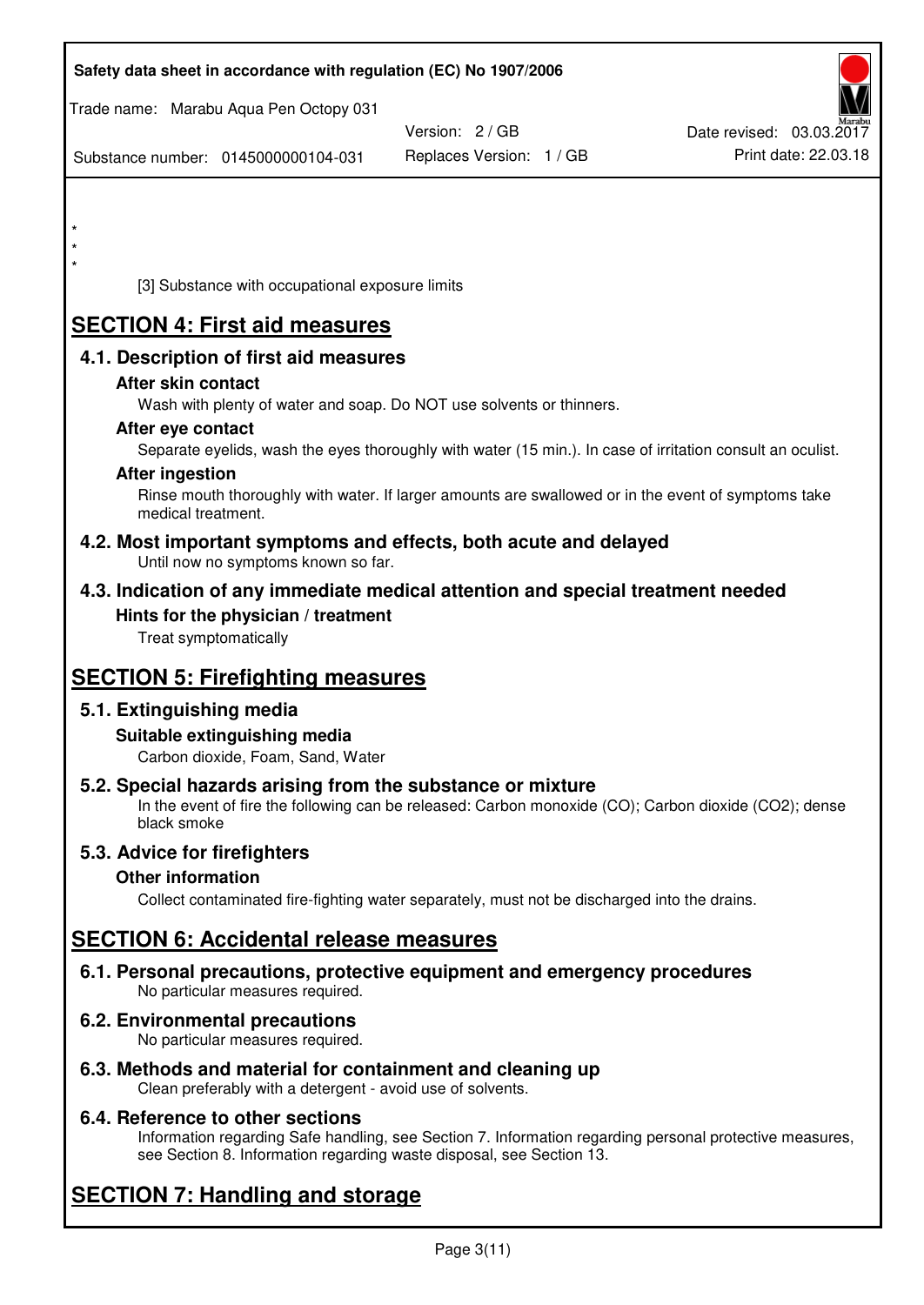| Safety data sheet in accordance with regulation (EC) No 1907/2006                                                                                                             |                                                                                                                                                                                                            |                                                  |  |  |
|-------------------------------------------------------------------------------------------------------------------------------------------------------------------------------|------------------------------------------------------------------------------------------------------------------------------------------------------------------------------------------------------------|--------------------------------------------------|--|--|
| Trade name: Marabu Aqua Pen Octopy 031                                                                                                                                        |                                                                                                                                                                                                            |                                                  |  |  |
|                                                                                                                                                                               | Version: 2/GB                                                                                                                                                                                              | Date revised: 03.03.2017<br>Print date: 22.03.18 |  |  |
| Substance number: 0145000000104-031                                                                                                                                           | Replaces Version: 1 / GB                                                                                                                                                                                   |                                                  |  |  |
| 7.1. Precautions for safe handling<br><b>Advice on safe handling</b><br>Advice on protection against fire and explosion<br>No special measures required.<br>Temperature class | Avoid skin and eye contact. Smoking, eating and drinking shall be prohibited in application area.<br>Classification of fires / temperature class / Ignition group / Dust explosion class<br>T <sub>2</sub> |                                                  |  |  |
|                                                                                                                                                                               | 7.2. Conditions for safe storage, including any incompatibilities                                                                                                                                          |                                                  |  |  |
| Requirements for storage rooms and vessels<br>Store in frostfree conditions.                                                                                                  |                                                                                                                                                                                                            |                                                  |  |  |
| Storage class according to TRGS 510                                                                                                                                           |                                                                                                                                                                                                            |                                                  |  |  |
| Storage class according to<br><b>TRGS 510</b>                                                                                                                                 | 12<br>Non-combustible liquids                                                                                                                                                                              |                                                  |  |  |
| 7.3. Specific end use(s)<br>Paint                                                                                                                                             |                                                                                                                                                                                                            |                                                  |  |  |
| <b>SECTION 8: Exposure controls/personal protection</b>                                                                                                                       |                                                                                                                                                                                                            |                                                  |  |  |
| 8.1. Control parameters                                                                                                                                                       |                                                                                                                                                                                                            |                                                  |  |  |
| <b>Exposure limit values</b>                                                                                                                                                  |                                                                                                                                                                                                            |                                                  |  |  |
| <b>Ethanediol</b>                                                                                                                                                             |                                                                                                                                                                                                            |                                                  |  |  |
| List<br><b>Type</b>                                                                                                                                                           | EH40<br><b>WEL</b>                                                                                                                                                                                         |                                                  |  |  |
| Value<br>Skin resorption / sensibilisation: Sk;                                                                                                                               | 10<br>mg/m <sup>3</sup><br><b>Status: 2011</b>                                                                                                                                                             |                                                  |  |  |
| Glycerol                                                                                                                                                                      |                                                                                                                                                                                                            |                                                  |  |  |
| List                                                                                                                                                                          | <b>EH40</b>                                                                                                                                                                                                |                                                  |  |  |
| <b>Type</b><br>Value                                                                                                                                                          | <b>WEL</b><br>10<br>mg/m <sup>3</sup>                                                                                                                                                                      |                                                  |  |  |
| <b>Status: 2011</b>                                                                                                                                                           |                                                                                                                                                                                                            |                                                  |  |  |
| <b>Other information</b>                                                                                                                                                      |                                                                                                                                                                                                            |                                                  |  |  |
| There are not known any further control parameters.                                                                                                                           |                                                                                                                                                                                                            |                                                  |  |  |
| <b>Derived No/Minimal Effect Levels (DNEL/DMEL)</b>                                                                                                                           |                                                                                                                                                                                                            |                                                  |  |  |
| <b>Ethanediol</b><br>Type of value<br>Reference group<br>Duration of exposure<br>Route of exposure                                                                            | Derived No Effect Level (DNEL)<br>Worker<br>Long term<br>inhalative                                                                                                                                        |                                                  |  |  |
| Mode of action<br>Concentration                                                                                                                                               | Local effects<br>35                                                                                                                                                                                        | mg/m <sup>3</sup>                                |  |  |
|                                                                                                                                                                               |                                                                                                                                                                                                            |                                                  |  |  |
| Type of value                                                                                                                                                                 | Derived No Effect Level (DNEL)                                                                                                                                                                             |                                                  |  |  |
| Reference group<br>Duration of exposure                                                                                                                                       | Worker<br>Long term                                                                                                                                                                                        |                                                  |  |  |
| Route of exposure                                                                                                                                                             | dermal                                                                                                                                                                                                     |                                                  |  |  |
| Mode of action                                                                                                                                                                | Systemic effects                                                                                                                                                                                           |                                                  |  |  |
| Concentration                                                                                                                                                                 | 106                                                                                                                                                                                                        | mg/kg                                            |  |  |
| Type of value<br>Reference group                                                                                                                                              | Derived No Effect Level (DNEL)<br>Consumer                                                                                                                                                                 |                                                  |  |  |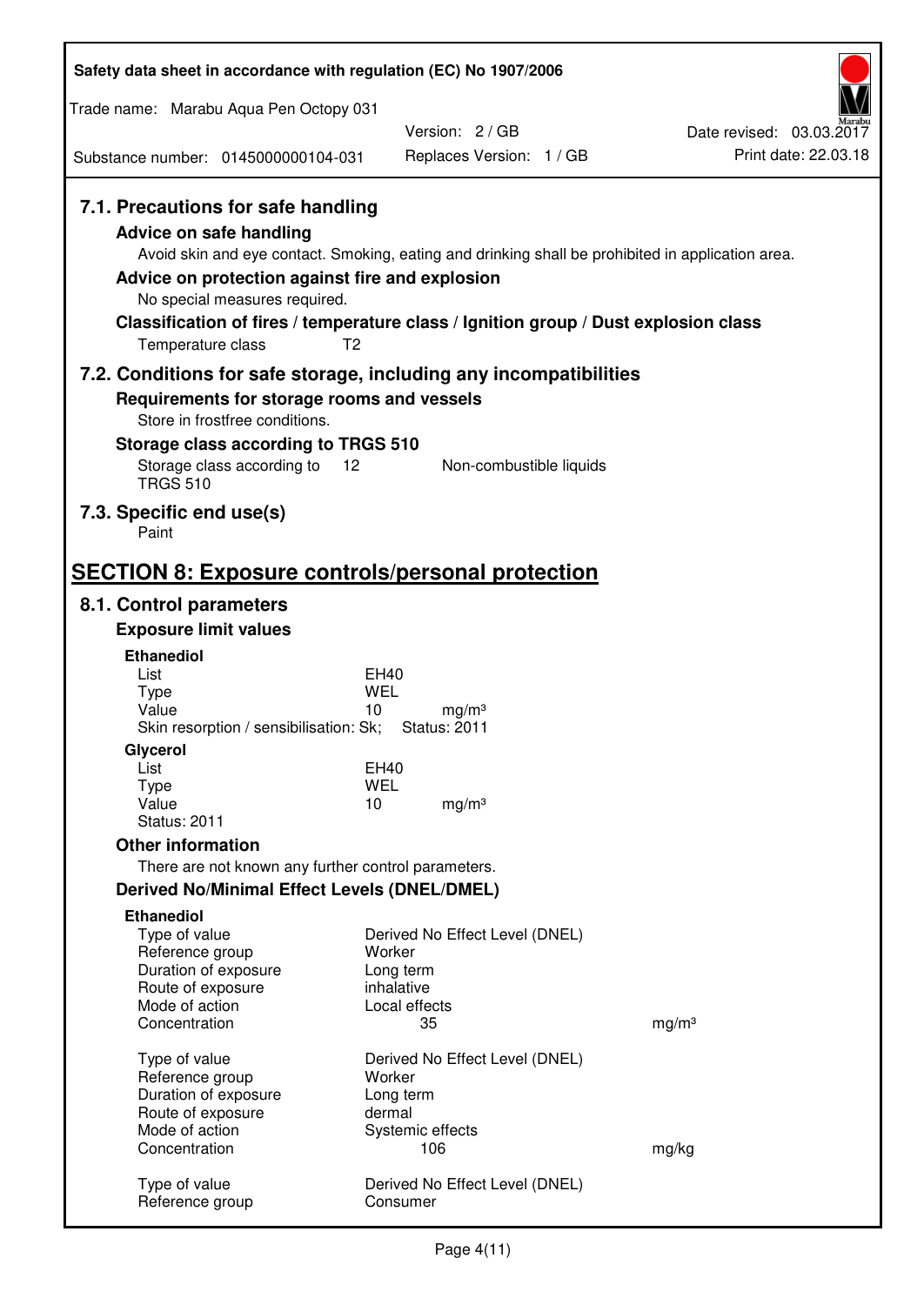| Safety data sheet in accordance with regulation (EC) No 1907/2006 |                                                                                                       |                          |  |  |
|-------------------------------------------------------------------|-------------------------------------------------------------------------------------------------------|--------------------------|--|--|
| Trade name: Marabu Aqua Pen Octopy 031                            | Version: 2 / GB                                                                                       | Date revised: 03.03.2017 |  |  |
| Substance number: 0145000000104-031                               | Replaces Version: 1 / GB                                                                              | Print date: 22.03.18     |  |  |
| Duration of exposure                                              | Long term                                                                                             |                          |  |  |
| Route of exposure<br>Mode of action                               | inhalative<br>Local effects                                                                           |                          |  |  |
| Concentration                                                     | 7                                                                                                     | mg/m <sup>3</sup>        |  |  |
|                                                                   |                                                                                                       |                          |  |  |
| Type of value                                                     | Derived No Effect Level (DNEL)                                                                        |                          |  |  |
| Reference group                                                   | Consumer                                                                                              |                          |  |  |
| Duration of exposure                                              | Long term<br>dermal                                                                                   |                          |  |  |
| Route of exposure<br>Mode of action                               | Systemic effects                                                                                      |                          |  |  |
| Concentration                                                     | 53                                                                                                    | mg/kg                    |  |  |
|                                                                   |                                                                                                       |                          |  |  |
| <b>Predicted No Effect Concentration (PNEC)</b>                   |                                                                                                       |                          |  |  |
| <b>Ethanediol</b>                                                 |                                                                                                       |                          |  |  |
| Type of value                                                     | <b>PNEC</b>                                                                                           |                          |  |  |
| <b>Type</b>                                                       | Freshwater                                                                                            |                          |  |  |
| Concentration                                                     | 10                                                                                                    | mg/l                     |  |  |
| Type of value                                                     | <b>PNEC</b>                                                                                           |                          |  |  |
| <b>Type</b>                                                       | Saltwater                                                                                             |                          |  |  |
| Concentration                                                     | 1                                                                                                     | mg/l                     |  |  |
| Type of value                                                     | <b>PNEC</b>                                                                                           |                          |  |  |
| <b>Type</b>                                                       | Water (intermittent release)                                                                          |                          |  |  |
| Concentration                                                     | 10                                                                                                    | mg/l                     |  |  |
| Type of value                                                     | <b>PNEC</b>                                                                                           |                          |  |  |
| <b>Type</b>                                                       | Sewage treatment plant (STP)                                                                          |                          |  |  |
| Concentration                                                     | 199,5                                                                                                 | mg/l                     |  |  |
| Type of value                                                     | <b>PNEC</b>                                                                                           |                          |  |  |
| Type                                                              | Freshwater sediment                                                                                   |                          |  |  |
| Concentration                                                     | 37                                                                                                    | mg/kg                    |  |  |
| Type of value                                                     | <b>PNEC</b>                                                                                           |                          |  |  |
| <b>Type</b>                                                       | Marine sediment                                                                                       |                          |  |  |
| Concentration                                                     | 3,7                                                                                                   | mg/kg                    |  |  |
|                                                                   |                                                                                                       |                          |  |  |
| Type of value<br><b>Type</b>                                      | <b>PNEC</b><br>Soil                                                                                   |                          |  |  |
| Concentration                                                     | 1,53                                                                                                  | mg/kg                    |  |  |
|                                                                   |                                                                                                       |                          |  |  |
| 8.2. Exposure controls                                            |                                                                                                       |                          |  |  |
| <b>Exposure controls</b>                                          |                                                                                                       |                          |  |  |
| Provide adequate ventilation.                                     |                                                                                                       |                          |  |  |
| <b>Respiratory protection</b>                                     |                                                                                                       |                          |  |  |
| Not necessary.                                                    |                                                                                                       |                          |  |  |
| <b>Hand protection</b>                                            |                                                                                                       |                          |  |  |
| Not necessary.                                                    |                                                                                                       |                          |  |  |
| In case of intensive contact wear protective gloves.              | There is no one glove material or combination of materials that will give unlimited resistance to any |                          |  |  |
| individual or combination of chemicals.                           |                                                                                                       |                          |  |  |
|                                                                   | For prolonged or repeated handling nitrile rubber gloves with textile undergloves are required.       |                          |  |  |
| Material thickness<br>>                                           | 0,5<br>mm                                                                                             |                          |  |  |
| Breakthrough time<br><                                            | 30<br>min                                                                                             |                          |  |  |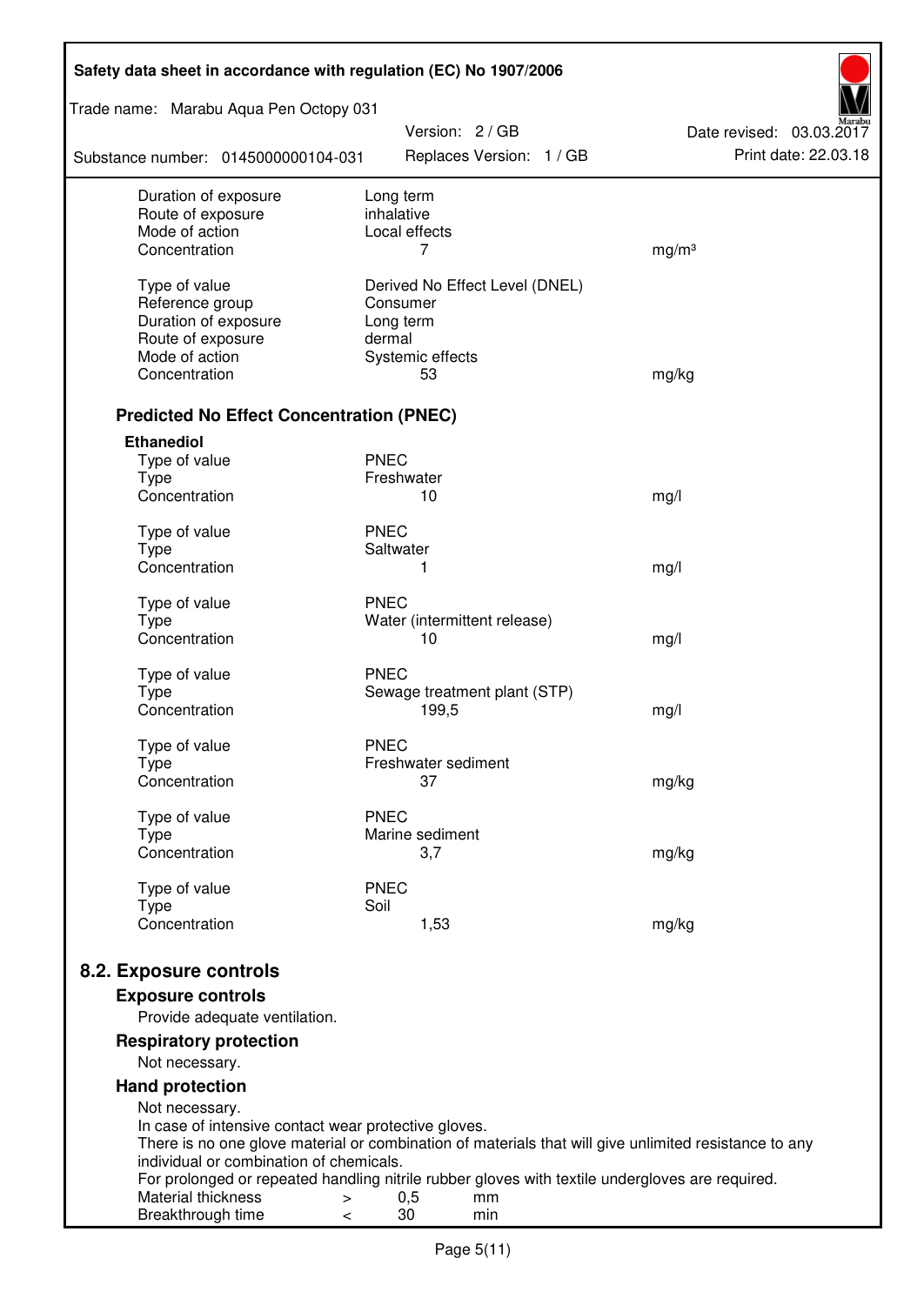| Safety data sheet in accordance with regulation (EC) No 1907/2006                                                                                                                                                                                                                                                                                                                                                                                                                                                                                                                                                                                                                  |                                       |                          |         |                          |
|------------------------------------------------------------------------------------------------------------------------------------------------------------------------------------------------------------------------------------------------------------------------------------------------------------------------------------------------------------------------------------------------------------------------------------------------------------------------------------------------------------------------------------------------------------------------------------------------------------------------------------------------------------------------------------|---------------------------------------|--------------------------|---------|--------------------------|
| Trade name: Marabu Aqua Pen Octopy 031                                                                                                                                                                                                                                                                                                                                                                                                                                                                                                                                                                                                                                             |                                       |                          |         |                          |
|                                                                                                                                                                                                                                                                                                                                                                                                                                                                                                                                                                                                                                                                                    |                                       | Version: 2 / GB          |         | Date revised: 03.03.2017 |
| Substance number: 0145000000104-031                                                                                                                                                                                                                                                                                                                                                                                                                                                                                                                                                                                                                                                |                                       | Replaces Version: 1 / GB |         | Print date: 22.03.18     |
| The breakthrough time must be greater than the end use time of the product.<br>The instructions and information provided by the glove manufacturer on use, storage, maintenance and<br>replacement must be followed.<br>Gloves should be replaced regularly and if there is any sign of damage to the glove material.<br>Always ensure that gloves are free from defects and that they are stored and used correctly.<br>The performance or effectiveness of the glove may be reduced by physical/ chemical damage and poor<br>maintenance.<br>Barrier creams may help to protect the exposed areas of the skin, they should however not be applied<br>once exposure has occurred. |                                       |                          |         |                          |
| Eye protection                                                                                                                                                                                                                                                                                                                                                                                                                                                                                                                                                                                                                                                                     |                                       |                          |         |                          |
| Not necessary.                                                                                                                                                                                                                                                                                                                                                                                                                                                                                                                                                                                                                                                                     |                                       |                          |         |                          |
| <b>Body protection</b>                                                                                                                                                                                                                                                                                                                                                                                                                                                                                                                                                                                                                                                             |                                       |                          |         |                          |
| Not applicable.                                                                                                                                                                                                                                                                                                                                                                                                                                                                                                                                                                                                                                                                    |                                       |                          |         |                          |
|                                                                                                                                                                                                                                                                                                                                                                                                                                                                                                                                                                                                                                                                                    |                                       |                          |         |                          |
| <b>SECTION 9: Physical and chemical properties</b>                                                                                                                                                                                                                                                                                                                                                                                                                                                                                                                                                                                                                                 |                                       |                          |         |                          |
| 9.1. Information on basic physical and chemical properties                                                                                                                                                                                                                                                                                                                                                                                                                                                                                                                                                                                                                         |                                       |                          |         |                          |
| <b>Form</b>                                                                                                                                                                                                                                                                                                                                                                                                                                                                                                                                                                                                                                                                        | liquid                                |                          |         |                          |
| <b>Colour</b>                                                                                                                                                                                                                                                                                                                                                                                                                                                                                                                                                                                                                                                                      | coloured                              |                          |         |                          |
| <b>Odour</b>                                                                                                                                                                                                                                                                                                                                                                                                                                                                                                                                                                                                                                                                       | odourless                             |                          |         |                          |
| <b>Odour threshold</b>                                                                                                                                                                                                                                                                                                                                                                                                                                                                                                                                                                                                                                                             |                                       |                          |         |                          |
| Remarks                                                                                                                                                                                                                                                                                                                                                                                                                                                                                                                                                                                                                                                                            | No data available                     |                          |         |                          |
| <b>Melting point</b>                                                                                                                                                                                                                                                                                                                                                                                                                                                                                                                                                                                                                                                               |                                       |                          |         |                          |
| Remarks                                                                                                                                                                                                                                                                                                                                                                                                                                                                                                                                                                                                                                                                            | not determined                        |                          |         |                          |
| <b>Freezing point</b>                                                                                                                                                                                                                                                                                                                                                                                                                                                                                                                                                                                                                                                              |                                       |                          |         |                          |
| Remarks                                                                                                                                                                                                                                                                                                                                                                                                                                                                                                                                                                                                                                                                            | not determined                        |                          |         |                          |
| Initial boiling point and boiling range                                                                                                                                                                                                                                                                                                                                                                                                                                                                                                                                                                                                                                            |                                       |                          |         |                          |
| Value                                                                                                                                                                                                                                                                                                                                                                                                                                                                                                                                                                                                                                                                              | appr. 100                             |                          | °C      |                          |
| Pressure<br>Source                                                                                                                                                                                                                                                                                                                                                                                                                                                                                                                                                                                                                                                                 | 1.013<br>Literature value             | hPa                      |         |                          |
| <b>Flash point</b>                                                                                                                                                                                                                                                                                                                                                                                                                                                                                                                                                                                                                                                                 |                                       |                          |         |                          |
| Remarks                                                                                                                                                                                                                                                                                                                                                                                                                                                                                                                                                                                                                                                                            | Not applicable                        |                          |         |                          |
| Evaporation rate (ether $= 1$ ) :                                                                                                                                                                                                                                                                                                                                                                                                                                                                                                                                                                                                                                                  |                                       |                          |         |                          |
| Remarks                                                                                                                                                                                                                                                                                                                                                                                                                                                                                                                                                                                                                                                                            | not determined                        |                          |         |                          |
| Flammability (solid, gas)                                                                                                                                                                                                                                                                                                                                                                                                                                                                                                                                                                                                                                                          |                                       |                          |         |                          |
| Not applicable                                                                                                                                                                                                                                                                                                                                                                                                                                                                                                                                                                                                                                                                     |                                       |                          |         |                          |
| Upper/lower flammability or explosive limits                                                                                                                                                                                                                                                                                                                                                                                                                                                                                                                                                                                                                                       |                                       |                          |         |                          |
| Lower explosion limit                                                                                                                                                                                                                                                                                                                                                                                                                                                                                                                                                                                                                                                              | 3,2<br>appr.                          |                          | $%$ (V) |                          |
| Upper explosion limit                                                                                                                                                                                                                                                                                                                                                                                                                                                                                                                                                                                                                                                              | 53<br>appr.                           |                          | $%$ (V) |                          |
| Source                                                                                                                                                                                                                                                                                                                                                                                                                                                                                                                                                                                                                                                                             | Literature value                      |                          |         |                          |
| Vapour pressure                                                                                                                                                                                                                                                                                                                                                                                                                                                                                                                                                                                                                                                                    |                                       |                          |         |                          |
| Value                                                                                                                                                                                                                                                                                                                                                                                                                                                                                                                                                                                                                                                                              | 23<br>appr.                           |                          | hPa     |                          |
| Temperature<br>Method                                                                                                                                                                                                                                                                                                                                                                                                                                                                                                                                                                                                                                                              | 20<br>Value taken from the literature | °C                       |         |                          |
| <b>Vapour density</b>                                                                                                                                                                                                                                                                                                                                                                                                                                                                                                                                                                                                                                                              |                                       |                          |         |                          |
| Remarks                                                                                                                                                                                                                                                                                                                                                                                                                                                                                                                                                                                                                                                                            | not determined                        |                          |         |                          |
| <b>Density</b>                                                                                                                                                                                                                                                                                                                                                                                                                                                                                                                                                                                                                                                                     |                                       |                          |         |                          |
| Remarks                                                                                                                                                                                                                                                                                                                                                                                                                                                                                                                                                                                                                                                                            | not determined                        |                          |         |                          |
| Solubility in water                                                                                                                                                                                                                                                                                                                                                                                                                                                                                                                                                                                                                                                                |                                       |                          |         |                          |
| Remarks                                                                                                                                                                                                                                                                                                                                                                                                                                                                                                                                                                                                                                                                            | miscible                              |                          |         |                          |
|                                                                                                                                                                                                                                                                                                                                                                                                                                                                                                                                                                                                                                                                                    |                                       |                          |         |                          |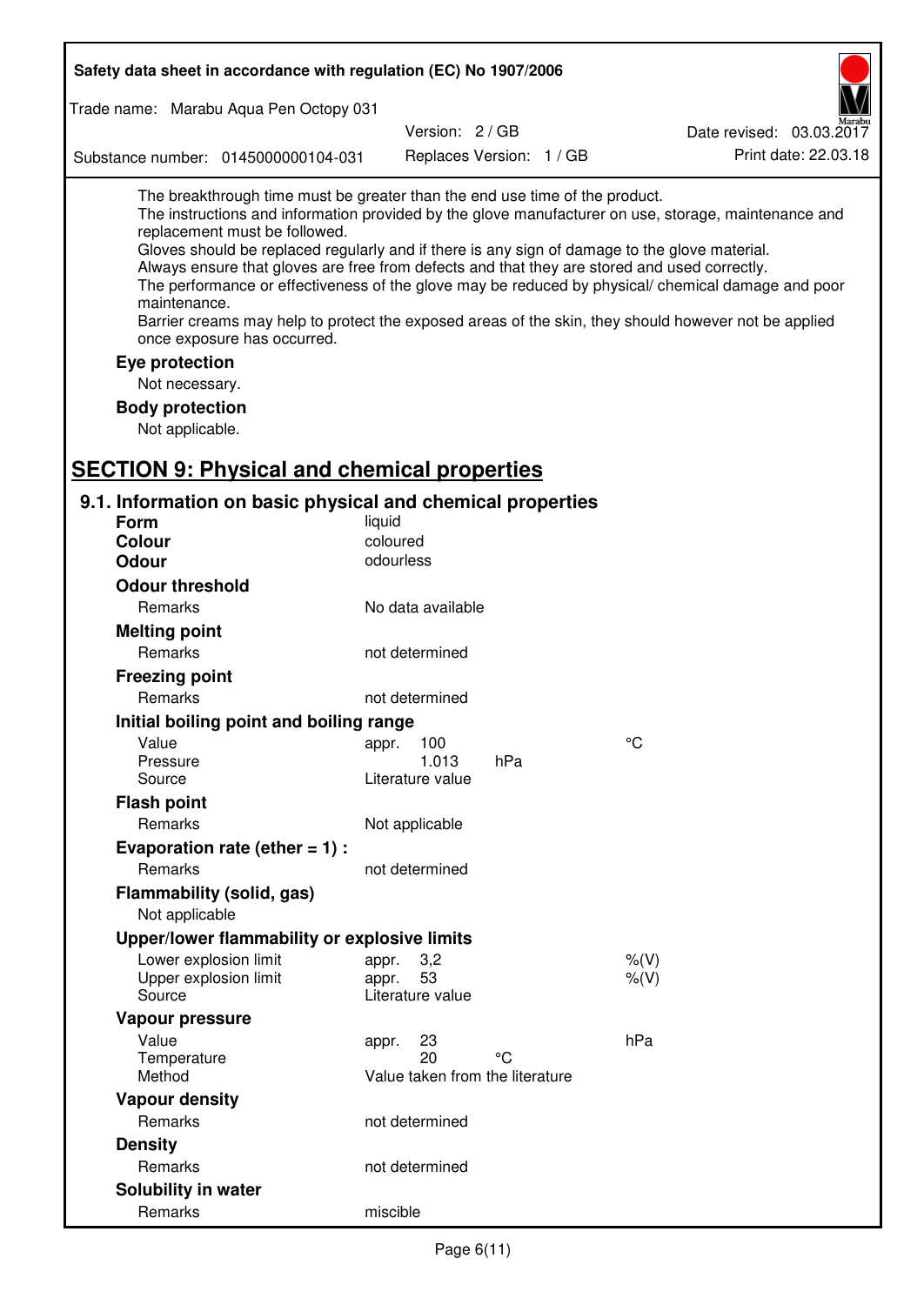| Safety data sheet in accordance with regulation (EC) No 1907/2006                    |                                                                   |    |                                                  |  |
|--------------------------------------------------------------------------------------|-------------------------------------------------------------------|----|--------------------------------------------------|--|
| Trade name: Marabu Aqua Pen Octopy 031                                               |                                                                   |    |                                                  |  |
| Substance number: 0145000000104-031                                                  | Version: 2 / GB<br>Replaces Version: 1 / GB                       |    | Date revised: 03.03.2017<br>Print date: 22.03.18 |  |
| Ignition temperature                                                                 |                                                                   |    |                                                  |  |
| Value                                                                                | 410<br>appr.                                                      | °C |                                                  |  |
| Source<br><b>Viscosity</b>                                                           | Literature value                                                  |    |                                                  |  |
| Remarks                                                                              |                                                                   |    |                                                  |  |
| Remarks                                                                              | not determined                                                    |    |                                                  |  |
| 9.2. Other information                                                               |                                                                   |    |                                                  |  |
| <b>Other information</b>                                                             |                                                                   |    |                                                  |  |
| None known                                                                           |                                                                   |    |                                                  |  |
| <b>SECTION 10: Stability and reactivity</b>                                          |                                                                   |    |                                                  |  |
| 10.1. Reactivity<br>None                                                             |                                                                   |    |                                                  |  |
| 10.2. Chemical stability<br>No hazardous reactions known.                            |                                                                   |    |                                                  |  |
| 10.3. Possibility of hazardous reactions<br>No hazardous reactions known.            |                                                                   |    |                                                  |  |
| 10.4. Conditions to avoid                                                            |                                                                   |    |                                                  |  |
| No hazardous reactions known.                                                        |                                                                   |    |                                                  |  |
| 10.5. Incompatible materials<br>None                                                 |                                                                   |    |                                                  |  |
| 10.6. Hazardous decomposition products<br>No hazardous decomposition products known. |                                                                   |    |                                                  |  |
| <b>SECTION 11: Toxicological information</b>                                         |                                                                   |    |                                                  |  |
| 11.1. Information on toxicological effects                                           |                                                                   |    |                                                  |  |
| <b>Acute oral toxicity</b>                                                           |                                                                   |    |                                                  |  |
| Remarks                                                                              | Based on available data, the classification criteria are not met. |    |                                                  |  |
| <b>Acute dermal toxicity</b><br>Remarks                                              | Based on available data, the classification criteria are not met. |    |                                                  |  |
| <b>Acute inhalational toxicity</b>                                                   |                                                                   |    |                                                  |  |
| Remarks                                                                              | Based on available data, the classification criteria are not met. |    |                                                  |  |
| <b>Skin corrosion/irritation</b>                                                     |                                                                   |    |                                                  |  |
| Remarks                                                                              | Based on available data, the classification criteria are not met. |    |                                                  |  |
| Serious eye damage/irritation                                                        |                                                                   |    |                                                  |  |
| Remarks                                                                              | Based on available data, the classification criteria are not met. |    |                                                  |  |
| <b>Sensitization</b>                                                                 |                                                                   |    |                                                  |  |
| Remarks<br><b>Mutagenicity</b>                                                       | Based on available data, the classification criteria are not met. |    |                                                  |  |
| Remarks                                                                              | Based on available data, the classification criteria are not met. |    |                                                  |  |
| <b>Reproductive toxicity</b>                                                         |                                                                   |    |                                                  |  |
| Remarks                                                                              | Based on available data, the classification criteria are not met. |    |                                                  |  |
| Carcinogenicity                                                                      |                                                                   |    |                                                  |  |
| Remarks                                                                              | Based on available data, the classification criteria are not met. |    |                                                  |  |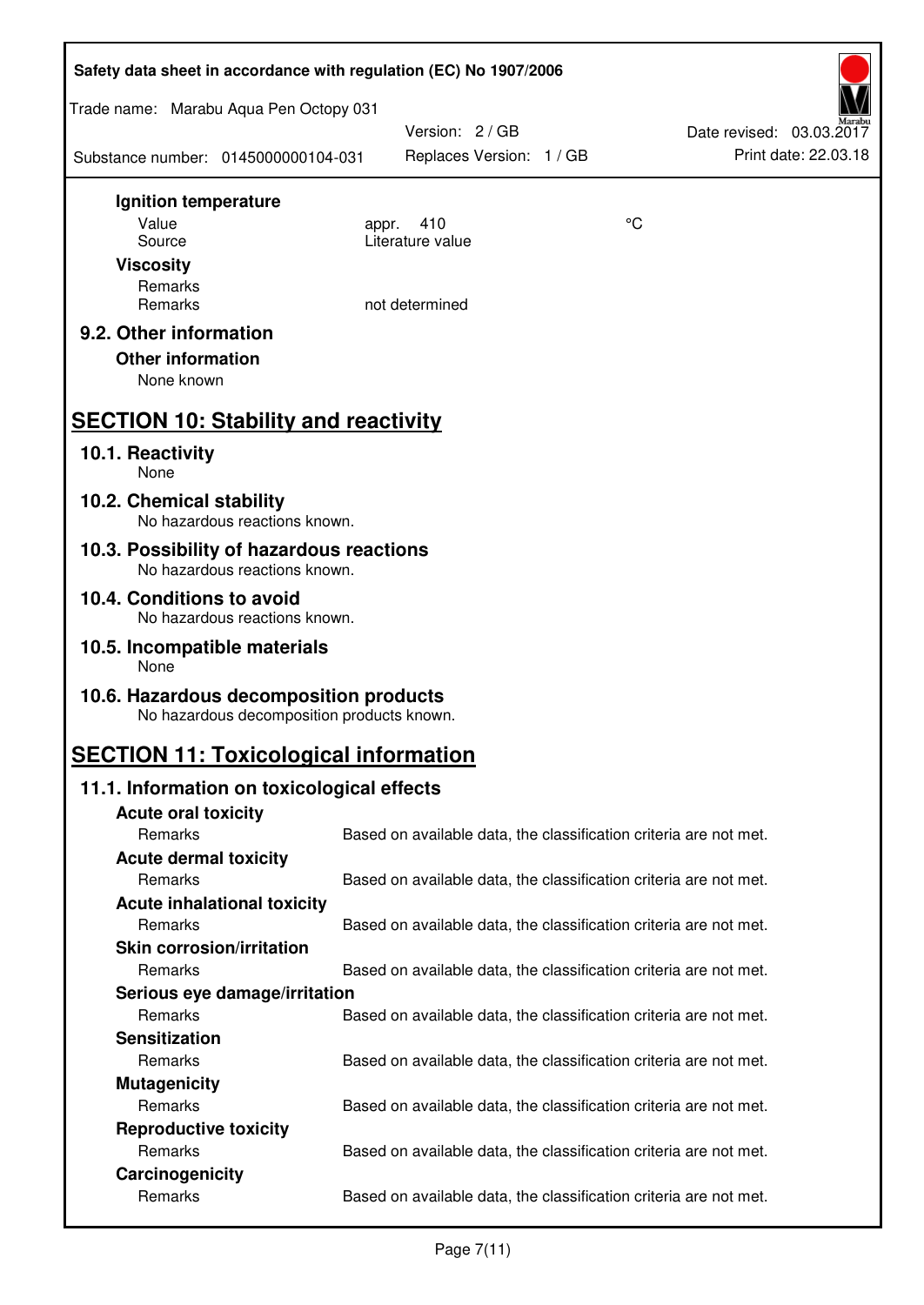#### **Safety data sheet in accordance with regulation (EC) No 1907/2006**

Trade name: Marabu Aqua Pen Octopy 031

Version: 2 / GB

Replaces Version: 1 / GB Print date: 22.03.18 Date revised: 03.03.2017

Substance number: 0145000000104-031

## **Specific Target Organ Toxicity (STOT)**

**Single exposure** 

Based on available data, the classification criteria are not met.

**Repeated exposure** 

Remarks Based on available data, the classification criteria are not met.

#### **Aspiration hazard**

Based on available data, the classification criteria are not met.

#### **Experience in practice**

Provided all the recommended protective and safety precautions are taken, experience shows that no risk to health can be expected.

#### **Other information**

There are no data available on the mixture itself. The mixture has been assessed following the additivity method of the GHS/CLP Regulation (EC) No 1272/2008.

## **SECTION 12: Ecological information**

## **12.1. Toxicity**

#### **General information**

There are no data available on the mixture itself.Do not allow to enter drains or water courses.The mixture has been assessed following the summation method of the CLP Regulation (EC) No 1272/2008 and is not classified as dangerous for the environment.

## **12.2. Persistence and degradability**

#### **General information**

There are no data available on the mixture itself.

#### **12.3. Bioaccumulative potential**

#### **General information**

There are no data available on the mixture itself.

#### **12.4. Mobility in soil**

#### **General information**

There are no data available on the mixture itself.

#### **12.5. Results of PBT and vPvB assessment**

#### **General information**

There are no data available on the mixture itself.

#### **12.6. Other adverse effects**

#### **General information**

There are no data available on the mixture itself.

# **SECTION 13: Disposal considerations**

## **13.1. Waste treatment methods**

#### **Disposal recommendations for the product**

The product can be placed with other household refuse. Small residues in containers can be washed-out with water and put into the drainage system.

#### **Disposal recommendations for packaging**

Packaging that cannot be cleaned should be disposed off as product waste. Completely emptied packagings can be given for recycling.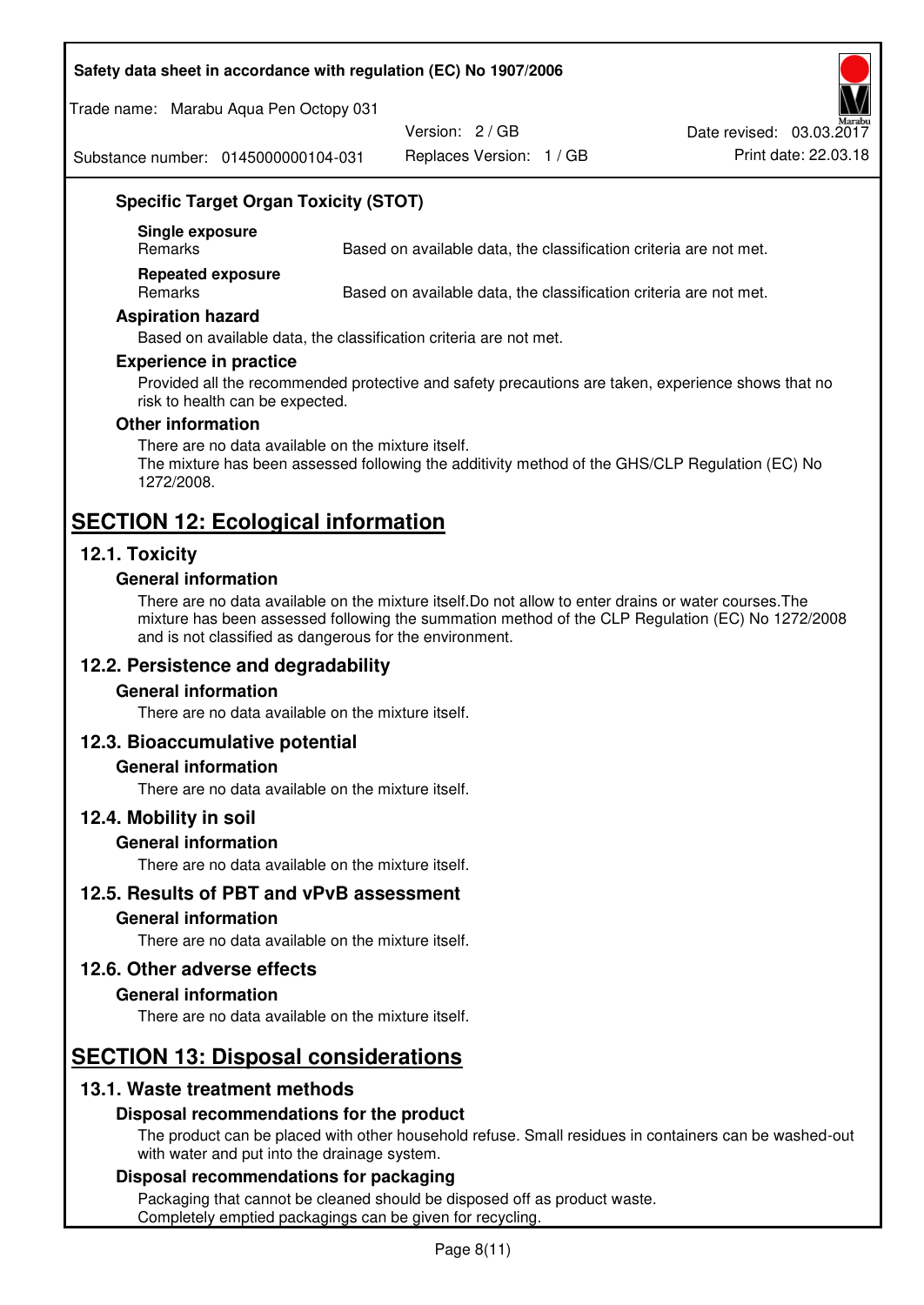| Safety data sheet in accordance with regulation (EC) No 1907/2006                                           |                                                                                                       |                                                  |  |  |
|-------------------------------------------------------------------------------------------------------------|-------------------------------------------------------------------------------------------------------|--------------------------------------------------|--|--|
| Trade name: Marabu Aqua Pen Octopy 031                                                                      |                                                                                                       |                                                  |  |  |
| Substance number: 0145000000104-031                                                                         | Version: 2 / GB<br>Replaces Version: 1 / GB                                                           | Date revised: 03.03.2017<br>Print date: 22.03.18 |  |  |
|                                                                                                             |                                                                                                       |                                                  |  |  |
| <b>SECTION 14: Transport information</b>                                                                    |                                                                                                       |                                                  |  |  |
| <b>Land transport ADR/RID</b><br>Non-dangerous goods<br>14.1. UN number<br>$UN -$                           |                                                                                                       |                                                  |  |  |
| 14.2. UN proper shipping name                                                                               |                                                                                                       |                                                  |  |  |
| 14.3. Transport hazard class(es)                                                                            |                                                                                                       |                                                  |  |  |
| Class<br>Label                                                                                              |                                                                                                       |                                                  |  |  |
| 14.4. Packing group                                                                                         |                                                                                                       |                                                  |  |  |
| Packing group                                                                                               |                                                                                                       |                                                  |  |  |
| Transport category<br>0                                                                                     |                                                                                                       |                                                  |  |  |
| 14.5. Environmental hazards                                                                                 |                                                                                                       |                                                  |  |  |
| <b>Marine transport IMDG/GGVSee</b>                                                                         |                                                                                                       |                                                  |  |  |
|                                                                                                             | The product does not constitute a hazardous substance in sea transport.                               |                                                  |  |  |
| 14.1. UN number                                                                                             |                                                                                                       |                                                  |  |  |
| $UN -$<br>14.2. UN proper shipping name                                                                     |                                                                                                       |                                                  |  |  |
| 14.3. Transport hazard class(es)                                                                            |                                                                                                       |                                                  |  |  |
| Class                                                                                                       |                                                                                                       |                                                  |  |  |
| Subsidiary risk<br>14.4. Packing group                                                                      |                                                                                                       |                                                  |  |  |
| Packing group                                                                                               |                                                                                                       |                                                  |  |  |
| 14.5. Environmental hazards<br>no                                                                           |                                                                                                       |                                                  |  |  |
| <b>Air transport ICAO/IATA</b>                                                                              |                                                                                                       |                                                  |  |  |
| 14.1. UN number                                                                                             | The product does not constitute a hazardous substance in air transport.                               |                                                  |  |  |
| $UN -$<br>14.2. UN proper shipping name                                                                     |                                                                                                       |                                                  |  |  |
| 14.3. Transport hazard class(es)                                                                            |                                                                                                       |                                                  |  |  |
| Class                                                                                                       |                                                                                                       |                                                  |  |  |
| Subsidiary risk                                                                                             |                                                                                                       |                                                  |  |  |
| 14.4. Packing group<br>Packing group                                                                        |                                                                                                       |                                                  |  |  |
| 14.5. Environmental hazards                                                                                 |                                                                                                       |                                                  |  |  |
| Information for all modes of transport<br>14.6. Special precautions for user                                |                                                                                                       |                                                  |  |  |
| Transport within the user's premises:<br>Always transport in closed containers that are upright and secure. |                                                                                                       |                                                  |  |  |
|                                                                                                             | Ensure that persons transporting the product know what to do in the event of an accident or spillage. |                                                  |  |  |
| <b>Other information</b><br>14.7. Transport in bulk according to Annex II of Marpol and the IBC Code<br>no  |                                                                                                       |                                                  |  |  |
| <b>SECTION 15: Regulatory information ***</b>                                                               |                                                                                                       |                                                  |  |  |
|                                                                                                             |                                                                                                       |                                                  |  |  |
| 15.1. Safety, health and environmental regulations/legislation specific for the substance                   |                                                                                                       |                                                  |  |  |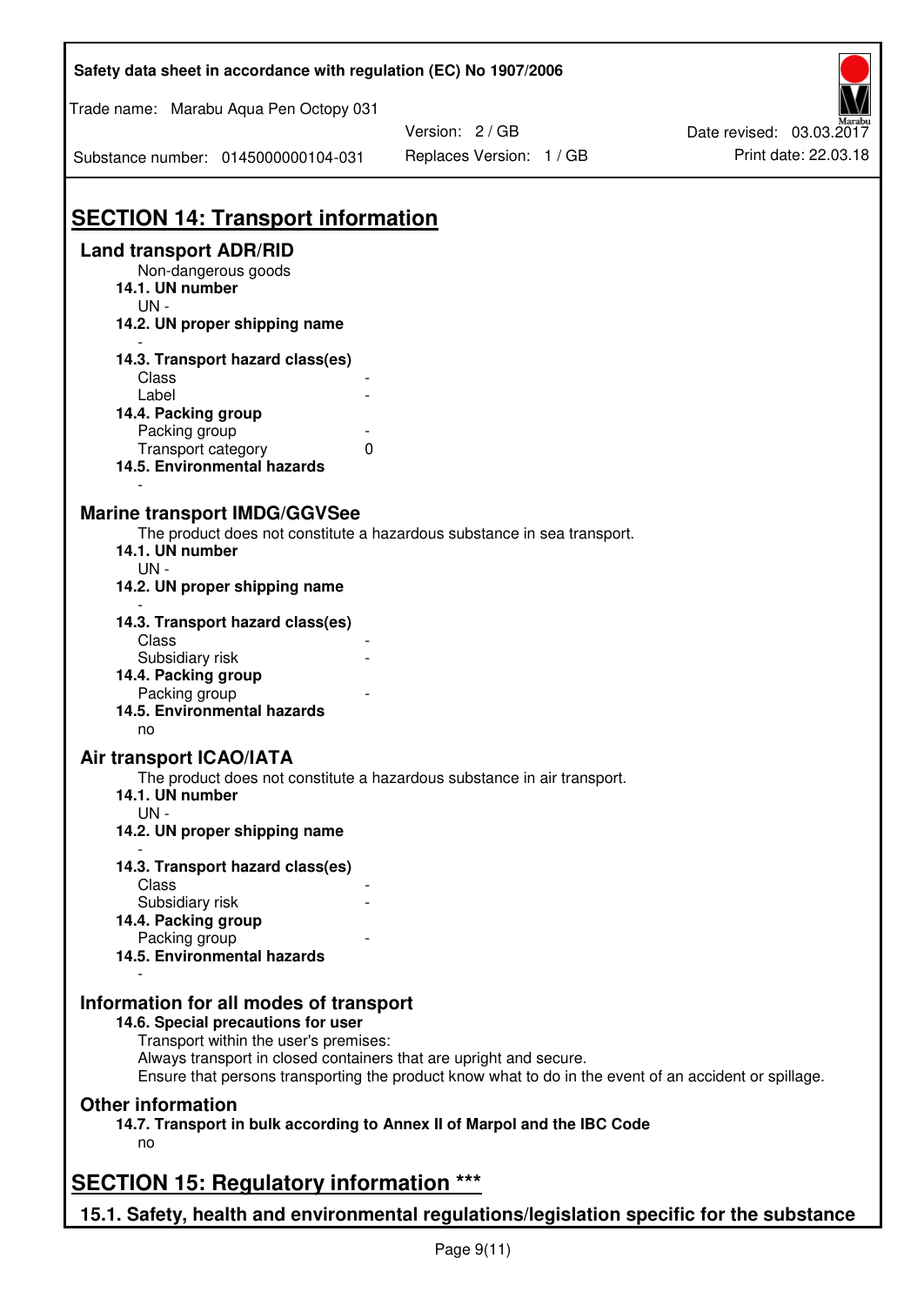|                                                                                                                                                                              | Safety data sheet in accordance with regulation (EC) No 1907/2006                                                                                                                                                                                                                                                                                                                                                                                                 |                                                                     |                          |  |                                                                                                                                                                                                                                                                                                                                                                                                                  |
|------------------------------------------------------------------------------------------------------------------------------------------------------------------------------|-------------------------------------------------------------------------------------------------------------------------------------------------------------------------------------------------------------------------------------------------------------------------------------------------------------------------------------------------------------------------------------------------------------------------------------------------------------------|---------------------------------------------------------------------|--------------------------|--|------------------------------------------------------------------------------------------------------------------------------------------------------------------------------------------------------------------------------------------------------------------------------------------------------------------------------------------------------------------------------------------------------------------|
|                                                                                                                                                                              | Trade name: Marabu Aqua Pen Octopy 031                                                                                                                                                                                                                                                                                                                                                                                                                            |                                                                     |                          |  |                                                                                                                                                                                                                                                                                                                                                                                                                  |
|                                                                                                                                                                              |                                                                                                                                                                                                                                                                                                                                                                                                                                                                   | Version: 2 / GB                                                     |                          |  | Date revised: 03.03.2017                                                                                                                                                                                                                                                                                                                                                                                         |
| Substance number: 0145000000104-031                                                                                                                                          |                                                                                                                                                                                                                                                                                                                                                                                                                                                                   |                                                                     | Replaces Version: 1 / GB |  | Print date: 22.03.18                                                                                                                                                                                                                                                                                                                                                                                             |
| or mixture                                                                                                                                                                   |                                                                                                                                                                                                                                                                                                                                                                                                                                                                   |                                                                     |                          |  |                                                                                                                                                                                                                                                                                                                                                                                                                  |
| <b>VOC ***</b>                                                                                                                                                               |                                                                                                                                                                                                                                                                                                                                                                                                                                                                   |                                                                     |                          |  |                                                                                                                                                                                                                                                                                                                                                                                                                  |
| VOC (EU)                                                                                                                                                                     |                                                                                                                                                                                                                                                                                                                                                                                                                                                                   | $\mathbf 0$                                                         | $\%$                     |  |                                                                                                                                                                                                                                                                                                                                                                                                                  |
| <b>Other information</b>                                                                                                                                                     |                                                                                                                                                                                                                                                                                                                                                                                                                                                                   |                                                                     |                          |  |                                                                                                                                                                                                                                                                                                                                                                                                                  |
|                                                                                                                                                                              | All components are contained in the TSCA inventory or exempted.<br>All components are contained in the AICS inventory.<br>All components are contained in the PICCS inventory.<br>All components are contained in the DSL inventory.<br>All components are contained in the IECSC inventory.<br>All components are contained in the NZIOC inventory.<br>All components are contained in the ENCS inventory.<br>All components are contained in the ECL inventory. |                                                                     |                          |  |                                                                                                                                                                                                                                                                                                                                                                                                                  |
|                                                                                                                                                                              | 15.2. Chemical safety assessment<br>For this preparation a chemical safety assessment has not been carried out.                                                                                                                                                                                                                                                                                                                                                   |                                                                     |                          |  |                                                                                                                                                                                                                                                                                                                                                                                                                  |
|                                                                                                                                                                              | <b>SECTION 16: Other information</b>                                                                                                                                                                                                                                                                                                                                                                                                                              |                                                                     |                          |  |                                                                                                                                                                                                                                                                                                                                                                                                                  |
|                                                                                                                                                                              | Hazard statements listed in Chapter 3                                                                                                                                                                                                                                                                                                                                                                                                                             |                                                                     |                          |  |                                                                                                                                                                                                                                                                                                                                                                                                                  |
| H301                                                                                                                                                                         |                                                                                                                                                                                                                                                                                                                                                                                                                                                                   | Toxic if swallowed.                                                 |                          |  |                                                                                                                                                                                                                                                                                                                                                                                                                  |
| H302                                                                                                                                                                         |                                                                                                                                                                                                                                                                                                                                                                                                                                                                   | Harmful if swallowed.                                               |                          |  |                                                                                                                                                                                                                                                                                                                                                                                                                  |
| H311<br>H312                                                                                                                                                                 |                                                                                                                                                                                                                                                                                                                                                                                                                                                                   | Toxic in contact with skin.<br>Harmful in contact with skin.        |                          |  |                                                                                                                                                                                                                                                                                                                                                                                                                  |
| H314                                                                                                                                                                         |                                                                                                                                                                                                                                                                                                                                                                                                                                                                   |                                                                     |                          |  |                                                                                                                                                                                                                                                                                                                                                                                                                  |
| H315                                                                                                                                                                         |                                                                                                                                                                                                                                                                                                                                                                                                                                                                   | Causes severe skin burns and eye damage.<br>Causes skin irritation. |                          |  |                                                                                                                                                                                                                                                                                                                                                                                                                  |
| H317                                                                                                                                                                         |                                                                                                                                                                                                                                                                                                                                                                                                                                                                   |                                                                     |                          |  |                                                                                                                                                                                                                                                                                                                                                                                                                  |
| H318                                                                                                                                                                         |                                                                                                                                                                                                                                                                                                                                                                                                                                                                   | May cause an allergic skin reaction.                                |                          |  |                                                                                                                                                                                                                                                                                                                                                                                                                  |
| H331                                                                                                                                                                         |                                                                                                                                                                                                                                                                                                                                                                                                                                                                   | Causes serious eye damage.<br>Toxic if inhaled.                     |                          |  |                                                                                                                                                                                                                                                                                                                                                                                                                  |
| H335                                                                                                                                                                         |                                                                                                                                                                                                                                                                                                                                                                                                                                                                   | May cause respiratory irritation.                                   |                          |  |                                                                                                                                                                                                                                                                                                                                                                                                                  |
| H373                                                                                                                                                                         |                                                                                                                                                                                                                                                                                                                                                                                                                                                                   |                                                                     |                          |  | May cause damage to organs through prolonged or repeated exposure:                                                                                                                                                                                                                                                                                                                                               |
| H400                                                                                                                                                                         |                                                                                                                                                                                                                                                                                                                                                                                                                                                                   | Very toxic to aquatic life.                                         |                          |  |                                                                                                                                                                                                                                                                                                                                                                                                                  |
| H410                                                                                                                                                                         |                                                                                                                                                                                                                                                                                                                                                                                                                                                                   | Very toxic to aquatic life with long lasting effects.               |                          |  |                                                                                                                                                                                                                                                                                                                                                                                                                  |
|                                                                                                                                                                              | <b>CLP categories listed in Chapter 3</b>                                                                                                                                                                                                                                                                                                                                                                                                                         |                                                                     |                          |  |                                                                                                                                                                                                                                                                                                                                                                                                                  |
| Acute Tox. 3                                                                                                                                                                 |                                                                                                                                                                                                                                                                                                                                                                                                                                                                   | Acute toxicity, Category 3                                          |                          |  |                                                                                                                                                                                                                                                                                                                                                                                                                  |
| Acute Tox. 4                                                                                                                                                                 |                                                                                                                                                                                                                                                                                                                                                                                                                                                                   | Acute toxicity, Category 4                                          |                          |  |                                                                                                                                                                                                                                                                                                                                                                                                                  |
| Aquatic Acute 1                                                                                                                                                              |                                                                                                                                                                                                                                                                                                                                                                                                                                                                   |                                                                     |                          |  | Hazardous to the aquatic environment, acute, Category 1                                                                                                                                                                                                                                                                                                                                                          |
| Aquatic Chronic 1                                                                                                                                                            |                                                                                                                                                                                                                                                                                                                                                                                                                                                                   |                                                                     |                          |  | Hazardous to the aquatic environment, chronic, Category 1                                                                                                                                                                                                                                                                                                                                                        |
| Eye Dam. 1                                                                                                                                                                   |                                                                                                                                                                                                                                                                                                                                                                                                                                                                   | Serious eye damage, Category 1                                      |                          |  |                                                                                                                                                                                                                                                                                                                                                                                                                  |
| Skin Corr. 1B                                                                                                                                                                |                                                                                                                                                                                                                                                                                                                                                                                                                                                                   | Skin corrosion, Category 1B                                         |                          |  |                                                                                                                                                                                                                                                                                                                                                                                                                  |
| Skin Irrit. 2                                                                                                                                                                |                                                                                                                                                                                                                                                                                                                                                                                                                                                                   | Skin irritation, Category 2                                         |                          |  |                                                                                                                                                                                                                                                                                                                                                                                                                  |
| Skin Sens. 1                                                                                                                                                                 |                                                                                                                                                                                                                                                                                                                                                                                                                                                                   | Skin sensitization, Category 1                                      |                          |  |                                                                                                                                                                                                                                                                                                                                                                                                                  |
| STOT RE 2                                                                                                                                                                    |                                                                                                                                                                                                                                                                                                                                                                                                                                                                   |                                                                     |                          |  | Specific target organ toxicity - repeated exposure, Category 2                                                                                                                                                                                                                                                                                                                                                   |
| STOT SE3                                                                                                                                                                     |                                                                                                                                                                                                                                                                                                                                                                                                                                                                   |                                                                     |                          |  | Specific target organ toxicity - single exposure, Category 3                                                                                                                                                                                                                                                                                                                                                     |
| <b>Supplemental information</b>                                                                                                                                              |                                                                                                                                                                                                                                                                                                                                                                                                                                                                   |                                                                     |                          |  |                                                                                                                                                                                                                                                                                                                                                                                                                  |
|                                                                                                                                                                              |                                                                                                                                                                                                                                                                                                                                                                                                                                                                   |                                                                     |                          |  | Relevant changes compared with the previous version of the safety data sheet are marked with: ***<br>This information is based on our present state of knowledge. However, it should not constitute a<br>guarantee for any specific product properties and shall not establish a legally valid relationship.<br>The information in this Safety Data Sheet is based on the present state of knowledge and current |
| legislation.                                                                                                                                                                 |                                                                                                                                                                                                                                                                                                                                                                                                                                                                   |                                                                     |                          |  |                                                                                                                                                                                                                                                                                                                                                                                                                  |
|                                                                                                                                                                              | construed as any guarantee of technical performance or suitability for particular applications.                                                                                                                                                                                                                                                                                                                                                                   |                                                                     |                          |  | It provides guidance on health, safety and environmental aspects of the product and should not be<br>The product should not be used for purposes other than those shown in Section 1 without first referring                                                                                                                                                                                                     |
| to the supplier and obtaining written handling instructions.<br>As the specific conditions of use of the product are outside the supplier's control, the user is responsible |                                                                                                                                                                                                                                                                                                                                                                                                                                                                   |                                                                     |                          |  |                                                                                                                                                                                                                                                                                                                                                                                                                  |
|                                                                                                                                                                              | for ensuring that the requirements of relevant legislation are complied with.                                                                                                                                                                                                                                                                                                                                                                                     |                                                                     |                          |  | The information contained in this safety data sheet does not constitute the user's own assessment of                                                                                                                                                                                                                                                                                                             |